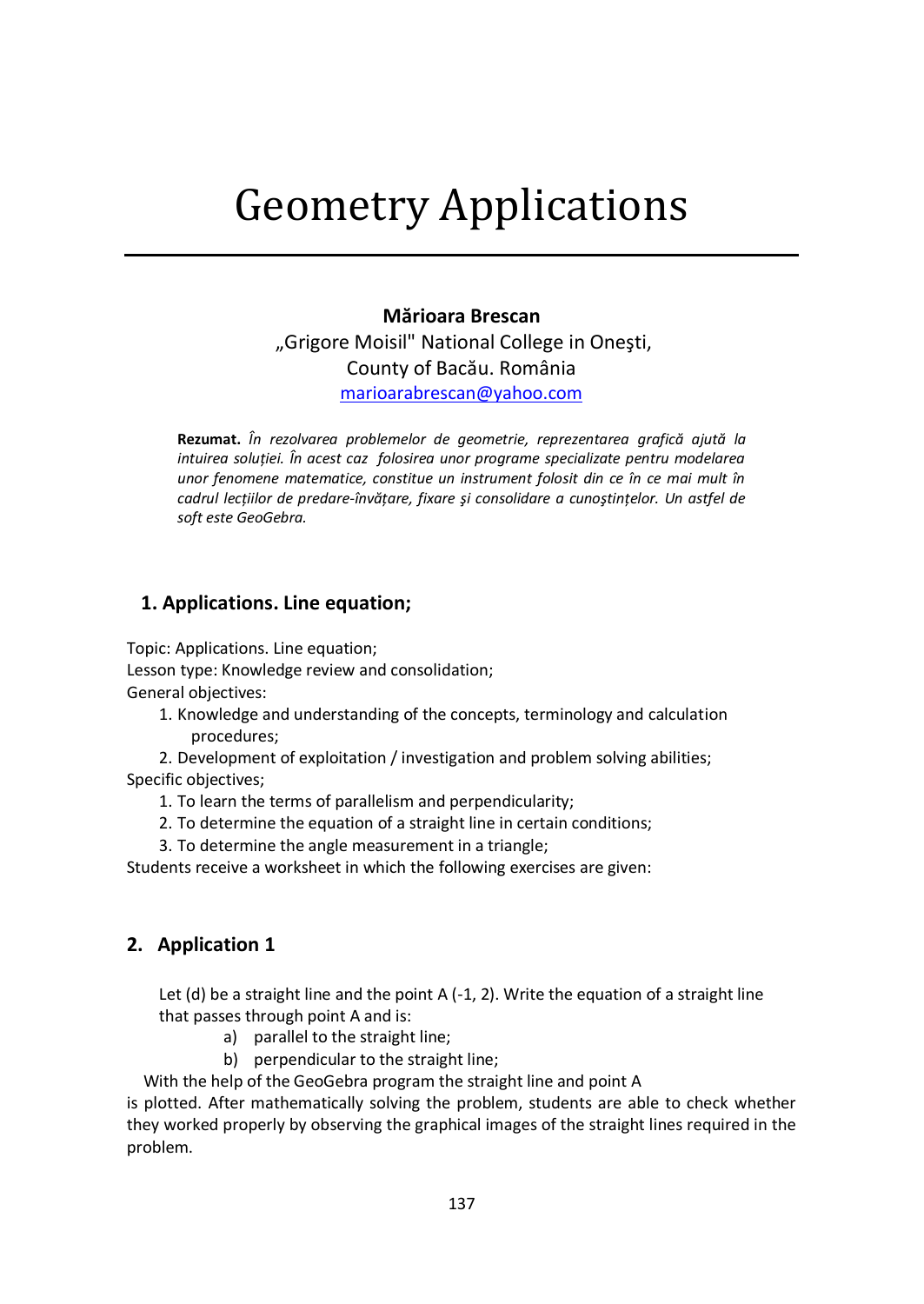

#### **3. Application\_2**

Consider points A (5, -4), B (-1.3), C (-3, -2). Determine:

- a) the slope of the straight lines: AB, BC, AC;
- b) the equation of the straight lines: AB, BC, AC;
- c) the height equations of the triangle ABC. a)

This application starts from the vertices of a triangle. Students determine the equations of the straight lines. Using the Geo Gebra program, the straight lines obtained are plotted, and the facility offered by the program is to see whether or not the exercise has been resolved properly by observing the concurrency of the straight lines in the given points and the concurrency of the heights of the triangles. In the image, two links can be seen that allow the user to hide the straight lines or the triangles.



Fis.jpg\_aplicatia\_3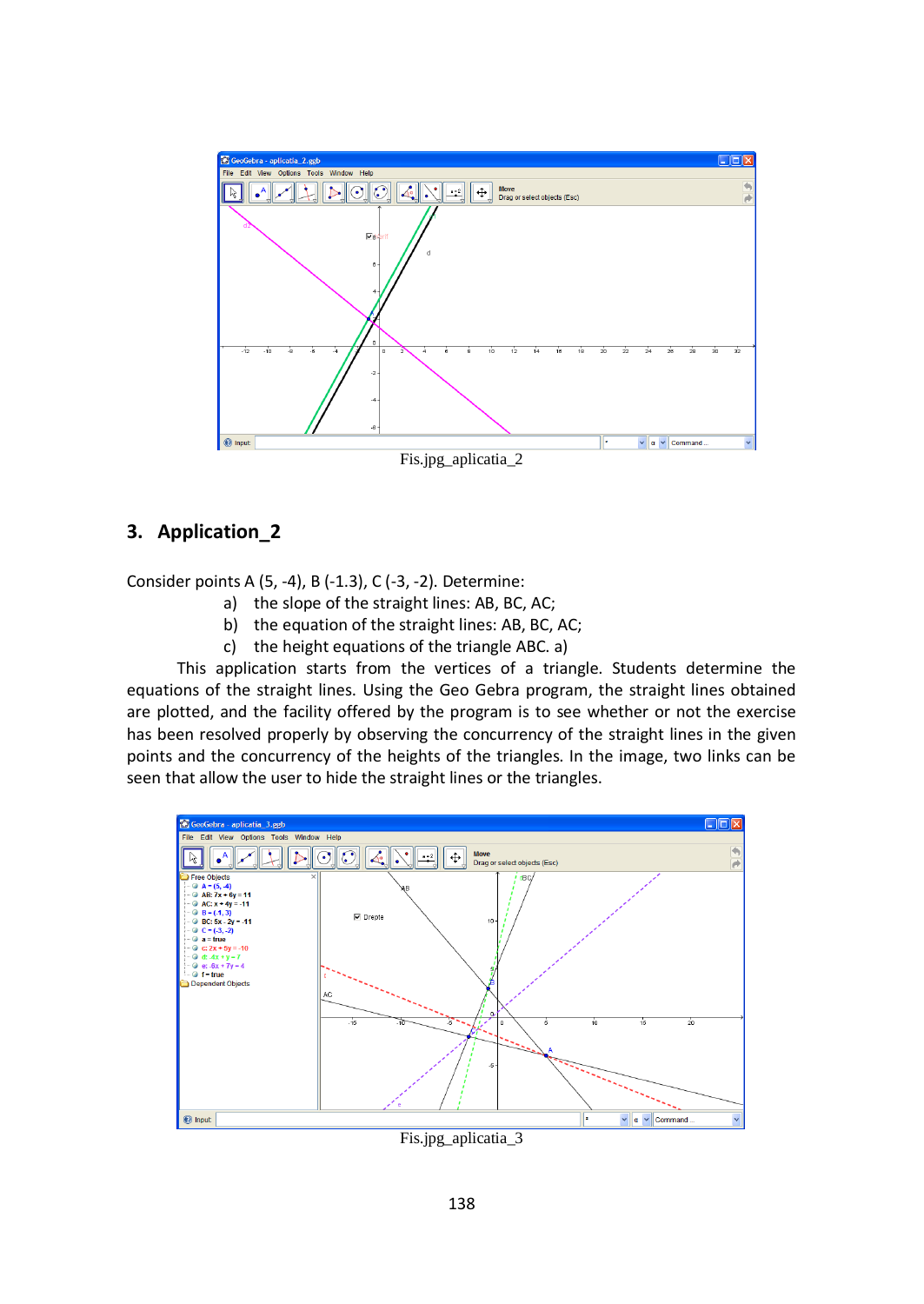#### **4. Application\_3**

The sides of a triangle are given by the following equations:

 $(AB): 2x - y + 2 = 0$  $(BC): x + 2y - 2 = 0$ (AC):  $x - y - 2 = 0$ Determine:

a) the coordinates of the vertices of the triangles;

b) the angle measurements of the triangle

The exercise is given to the students to be resolved. With the help of the Geo Gebra program the straight lines are plotted, the coordinates of the vertices of the triangles and the angle measurements are determined as can be seen in the following figure:



Fis.jpg\_aplicatia\_4

The Geo Gebra program allows the students to check their solutions as you can see the straight lines, the resulting triangle and angle measurements.